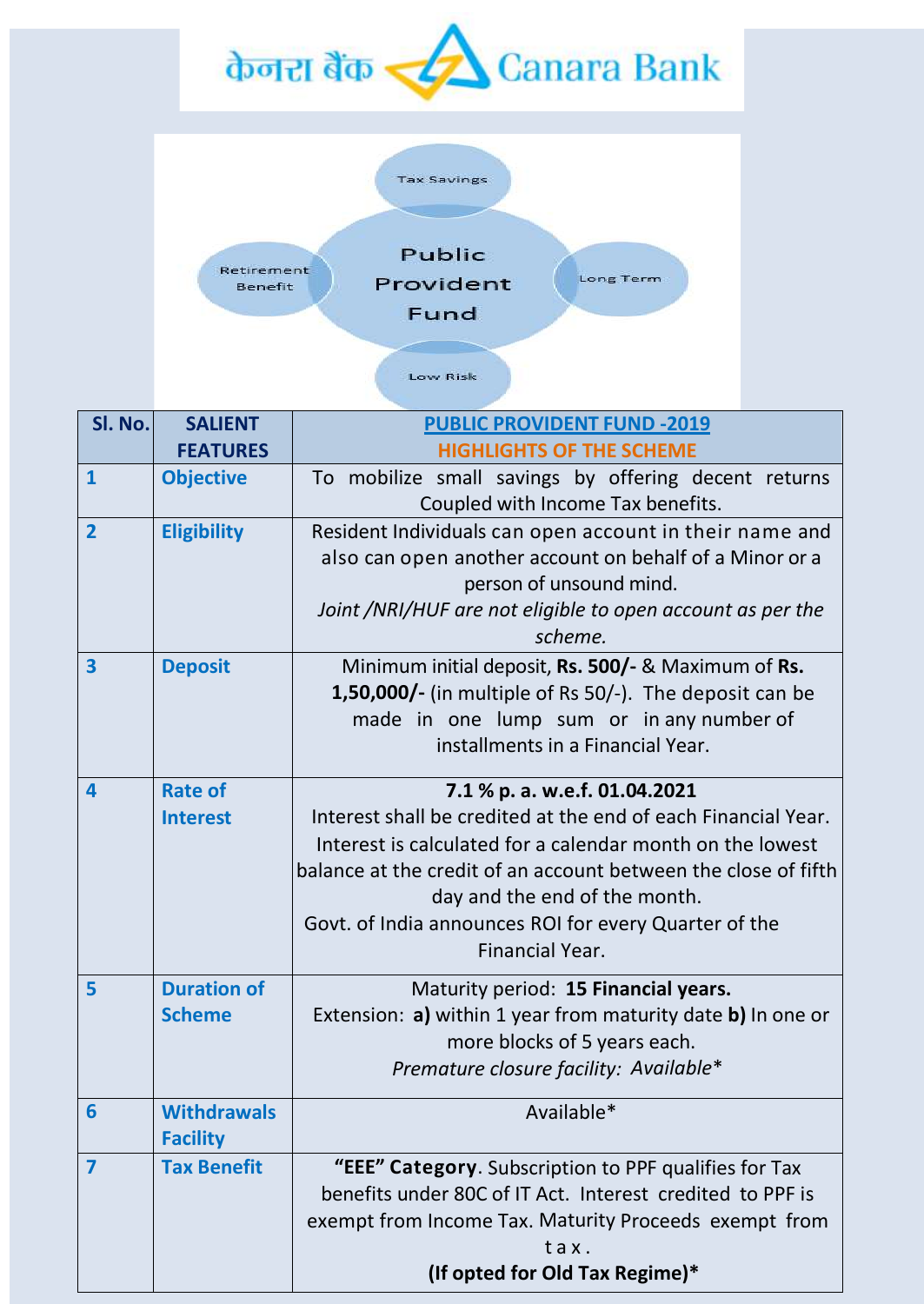|    | <b>Nomination</b>  | Maximum 4 persons can be nominated.                          |
|----|--------------------|--------------------------------------------------------------|
|    | <b>Transfer of</b> | The PPF account can be transferred to other                  |
|    | <b>Account</b>     | Branch/other Banks/Post Office, the same is chargeable.      |
| 10 | <b>Website</b>     | For latest instructions / modifications in the scheme, visit |
|    |                    | www.nsiindia.gov.in                                          |

\*Subject to condition.